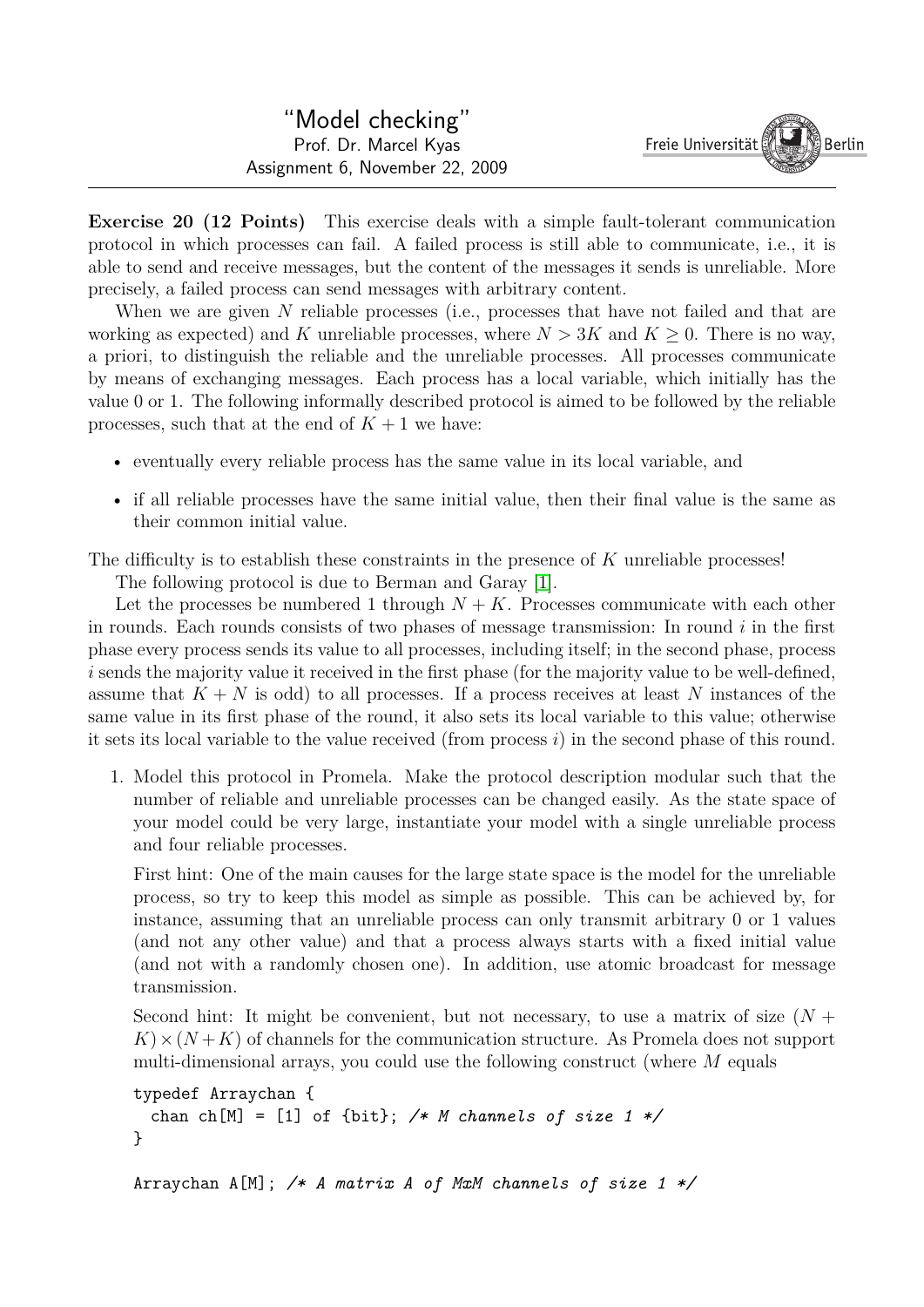Statement A[i].ch[j]!0 denotes an output of value 0 over the channel directed from i to j. Similarly, statement A[i].ch[j]?b denotes receiving a bit via the channel directed from process i to j and storing the value in b.

- 2. Formalise the two constraints of the protocol in LTL and convert these into never claims.
- 3. Check the two temporal logic properties by SPIN and hand in the verification output generated by SPIN.
- 4. Show that the requirement  $N > 3K$  is essential. What happens when you change the configuration of your model such that  $N \leq 3N$  and check first of the properties. Create the shortest counter example and perform a guided simulation of this undesired scenario. Hand in the counter example you found and give an explanation of it.

**Exercise 21 (4 Points)** Consider the following transition system over  $P = \{b, q, r, y\}$ . This



Figure 1: Transition system *T*

transition system is intended to model a traffic light whose yellow light can blink. Therefore, the propositions represent black  $(b)$ , green  $(g)$ , yellow  $(y)$ , and red  $(r)$ . Indicate for each CTL formula below, indicate the set of states in which the formula holds.

| (1)  | $\forall \Diamond y$                            |
|------|-------------------------------------------------|
| (2)  | $\forall \Box y$                                |
| (3)  | $\forall \Box \forall \Diamond y$               |
| (4)  | $\forall \Diamond g$                            |
| (5)  | $\exists \Diamond g$                            |
| (6)  | $\exists \Box g$                                |
| (7)  | $\exists \Box g$                                |
| (8)  | $\forall (b\mathcal{U}\neg b)$                  |
| (9)  | $\exists (\mathcal{U}\neg b)$                   |
| (10) | $\forall (\neg b\mathcal{U}\exists \Diamond b)$ |
| (11) | $\forall (g\mathcal{U}\forall(y\mathcal{U}r))$  |
| (12) | $\forall (\neg b\mathcal{U}\neg b)$             |